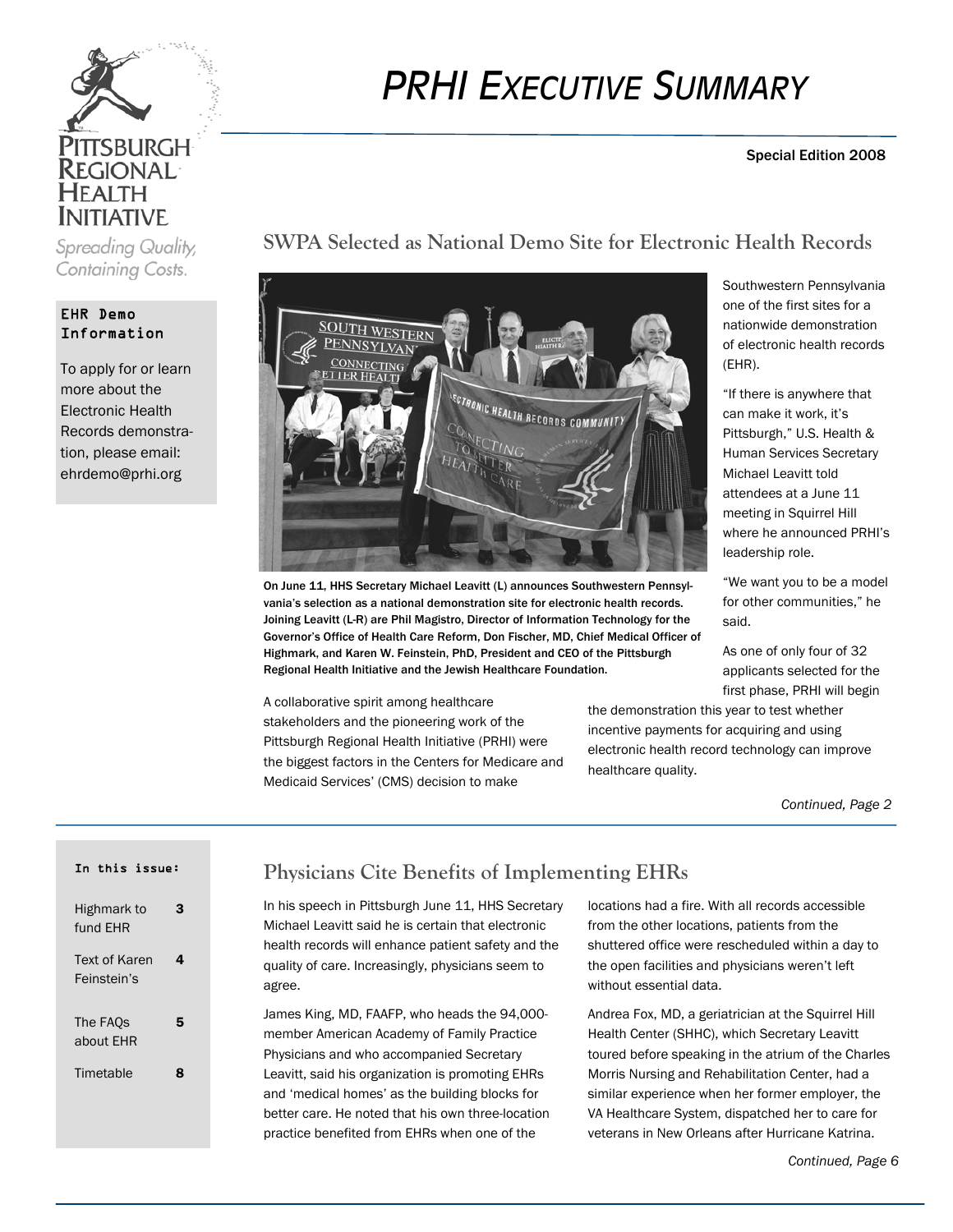# **SWPA Selected as National Demo Site for Electronic Health Records**, from page 1

*"If there is anywhere that can make it work, "If there is anywhere that can make it work, it's Pittsburgh."* 

*—Michael Leavitt Michael Leavitt Secretary, U. S. Dept. of Health and Human Services*

"I like to think that our selection was recognition of a longstanding commitment to quality improvement, availability of clinical data, and the prevention and management of chronic illness," said PRHI President and Chief Executive Officer Karen Wolk Feinstein, PhD. "This novel demonstration gives primary care physicians better information systems and incentive reimbursements to reward best practices. Everyone wins: doctors will be able to improve care, patients will have better outcomes, and corporate purchasers and insurers should get a better return on their healthcare investment."

#### PRHI's Distinguishing Features

Several features of PRHI's proposal enhanced its ability to land a coveted role in the EHR project, including collaboration with the region's largest insurer, Highmark Blue Cross Blue Shield; a focus on chronic care; and Perfecting Patient Care<sup>SM</sup> University, a training program in Toyota-based principles of improvement in health care.

For its part, Highmark will provide financial support for

physician practices to purchase technology needed for participation.

"Helping physician practices obtain and apply the electronic health record systems they need to measure and improve performance is a good investment for us and our customers," said Donald Fischer, MD, Senior Vice President and Chief Medical Officer for Highmark Blue Cross Blue Shield. "We're fortunate to have a regional health coalition whose trailblazing work in quality improvement qualified Southwestern Pennsylvania to play a leading part in the federal initiative."

PRHI's proposal also emphasized chronic care. Participation in the electronic health records initiative is a perfect complement both to a PRHI demonstration aimed at helping physicians reduce emergency room visits, hospitalizations and readmissions by improving care for chronic diseases and to the leading role that Southwestern Pennsylvania will play in implementing recommendations of Governor Edward Rendell's Chronic Care Management, Reimbursement and Cost Reduction Commission.

Additionally, PRHI had a competitive advantage in having already trained more than 3,000 healthcare professionals in principles for Perfecting Patient CareSM, a Toyota-based process improvement method it developed for healthcare settings. With PRHI coaching, the principles have been successfully applied in dozens of demonstrations to eliminate healthcare-acquired infections, improve care for diabetes and depression, reduce pathology errors and lower

*Continued, page 7* 

| program and there are no up-front payments. The maximum potential bonuses will be phased in as follows: |                   |                |              |  |
|---------------------------------------------------------------------------------------------------------|-------------------|----------------|--------------|--|
| <b>Basis of</b>                                                                                         | Years             | Maximum \$ per | Maximum \$   |  |
| Payment                                                                                                 | Applicable        | Practitioner   | per Practice |  |
|                                                                                                         |                   | per Year       | per Year     |  |
| <b>EHR Adoption</b>                                                                                     | All 5 years       | \$5,000        | \$25,000     |  |
| (Office Systems)                                                                                        |                   |                |              |  |
| Survey)                                                                                                 |                   |                |              |  |
| Reporting of                                                                                            | Year <sub>2</sub> | \$3,000        | \$15,000     |  |
| <b>Clinical Quality</b>                                                                                 |                   |                |              |  |
| <b>Measures</b>                                                                                         |                   |                |              |  |
| Performance on                                                                                          | Years 3-5         | \$10,000       | \$50,000     |  |
| <b>Clinical Quality</b>                                                                                 |                   |                |              |  |
| <b>Measures</b>                                                                                         |                   |                |              |  |
| <b>Total Potential</b>                                                                                  | Â                 | \$58,000       | \$290,000    |  |
| Payment                                                                                                 |                   |                |              |  |

*Incentive payments over the five year course of the demonstration range up to a maximum of \$58,000 per practitioner or \$290,000 per practice. Practices should note that this is not a grant program and there are no up-front payments. The maximum potential bonuses will be phased in as follows:*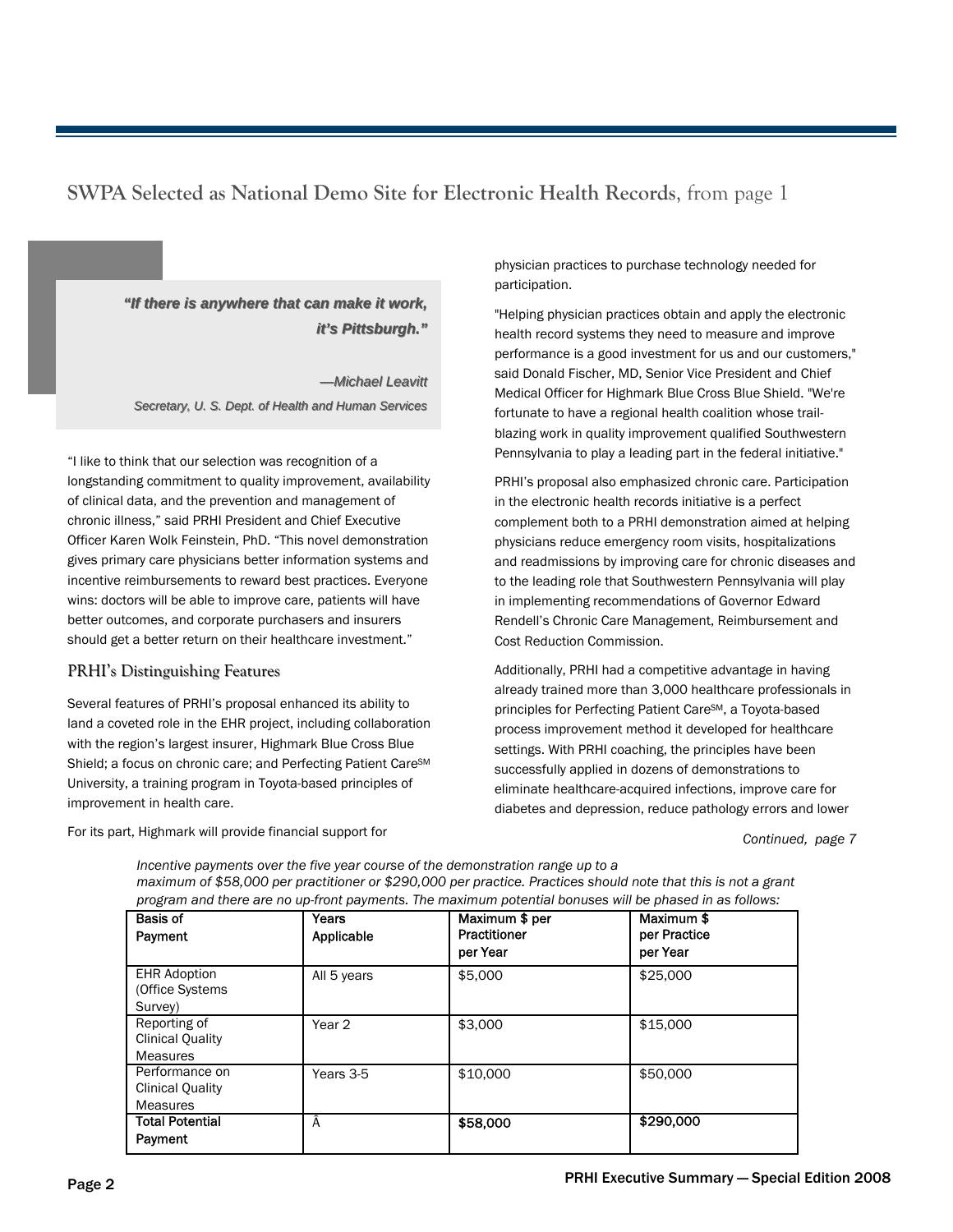## **Highmark Announces EHR Funding for Physician Practices**

As the Centers for Medicare and Medicaid Services selected PRHI to help lead a nationwide demonstration of electronic health records, Highmark Inc. simultaneously announced plans to commit \$29 million toward helping physician practices in its health plan network acquire electronic health record systems and electronic prescribing capability.

"The confluence of these two initiatives will give physicians in our region a head start in adopting this technology," said PRHI President and Chief Executive Officer Karen Wolk Feinstein, PhD. "Both initiatives also stand to enhance this region's participation in the chronic care demonstration that will begin here in the fall under Governor Rendell's Prescription for Pennsylvania."

Highmark considers its initiative to be a critical step toward facilitating health

information exchanges that will improve access to patients' medical histories, including medications, test results and caremanagement programs. By enabling better patient monitoring and performance measurement and by eliminating handwriting interpretation and administrative tasks associated with paper processing, e-prescribing and electronic health records can improve patient safety and healthcare quality while lowering expenses.

The technology is considered particularly beneficial in managing patients with chronic conditions because it can help flag or search patient records to ensure timely delivery of tests and treatment needed to prevent complications.

Highmark will pay up to 75% of the cost for a physician's office to acquire, install and implement an electronic system, up to \$7,000 per physician, with the physician's practice to pay the remainder. The commitment reprises an earlier one

made in 2005 that had been tied up by an Internal Revenue Service question about Highmark establishing a separate nonprofit entity to distribute the funds. The insurer's decision to directly fund the purchases circumvents the roadblock. Highmark said the money set aside is sufficient to fund purchases for all 4,000 practices whose applications have been pending since then.

Although the CMS demonstration

provides no financing, Medicare is offering incentive payments for participating physicians. Potential bonus payments over the five-year demonstration could total up to \$58,000 per physician and up to \$290,000 per practice.

Although 200 physician practices will be recruited in each demonstration site, only 100 will be eligible for the incentives because 100 are needed as a control group. The demonstration is designed to determine whether added payments stimulate quality improvements in practices with electronic health records.

# Two Books Mark PRHI's 10th Anniversary



The Pittsburgh Way to Efficient Healthcare compiles 5 years of case studies from different hospitals around SW Pennsylvania that successfully applied industrial principles to work, benefiting patients and employees alike. The book, by Naida Grunden, offers a history of the work of the Pittsburgh Regional Health Initiative.

Order your copy at: www.productivitypress.com or amazon.com ISBN: 9781563273674



The dozen personal essays in this collection, compiled by Lee Gutkind, Editor of Creative Nonfiction, from patients and their caregivers, nurses, social workers, and physicians, address the devastating consequences that can stem from a lack of communication or understanding among those in healthcare professions. The Jewish Healthcare Foundation provided funding for the book.

Order your copy at: www.tamu.edu/upress/BOOKS or amazon.com

Texas A&M University Press #978-0-87074-518-8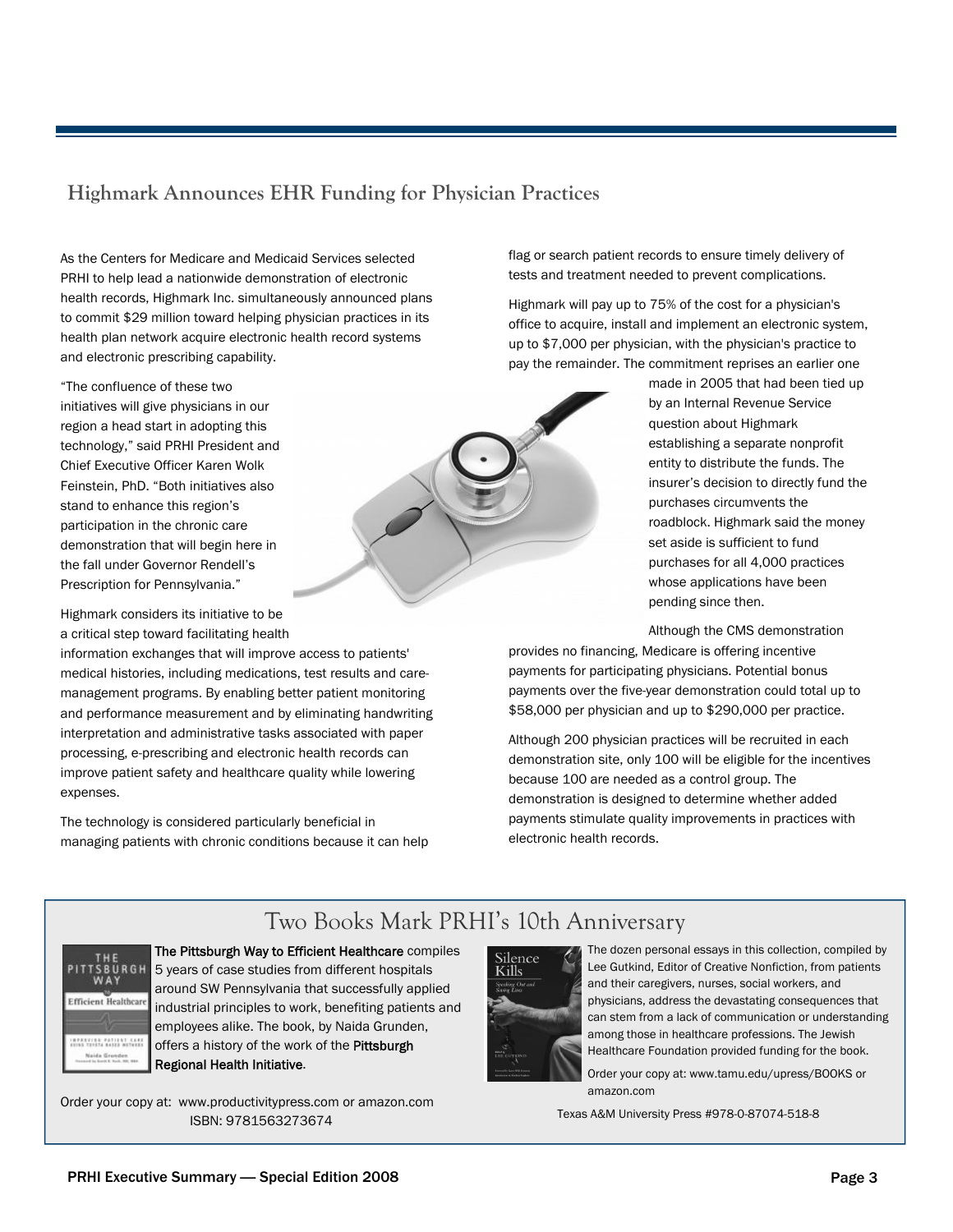# **PRHI Marks Another Milestone with Leadership Role in CMS Demo**

The following remarks were delivered by Karen Wolk Feinstein, PhD, at a June 11 ceremony where U.S. Health & Human Services Secretary Michael Leavitt presented her with a banner marking the Pittsburgh Regional Health Initiative's participation in Medicare's nationwide electronic health records demonstration.



As we celebrate the 10th anniversary of PRHI, I can only marvel at what a difference a decade makes. When we first started talking about eliminating the waste, error and inefficiency in health care so that our dollars would go further and buy us better value, we were one of only a few voices crying out in what then seemed like a wilderness for these ideas.

Now, we seem to be standing in an echo chamber: quality is no longer an option; calls for better, safer, more efficient and more affordable health care are reverberating everywhere. Medicare is calling for providers to absorb the cost of certain errors and infections beginning in October and the government is poised to keep increasing performance standards; some states and private insurers are doing the same. Consumers also are beginning to receive more and more comparative information about quality—from the government, from regional coalitions and Chartered Value Exchanges established by the U.S. Department of Health & Human Services, and even from Consumer Reports and Angie's List. Not only will consumers be receiving this information, they'll be contributing to it, rating the care they receive during hospital stays under Medicare's new consumer survey requirements. It is nothing less than a votewith-your-feet form of transparency.

Today, as it did when our community's healthcare stakeholders came together to form PRHI, Southwestern Pennsylvania has the chance to get ahead of the curve in making the improvements the current environment demands and in leading the way toward using technology needed to do so.

We believe our participation in Medicare's electronic health records demonstration will help accelerate our region's 10 year effort to perfect patient care and we thank Secretary Leavitt for inviting us to help spearhead the federal initiative.

This is a great opportunity for our region and for the Pittsburgh Regional Health Initiative as it embarks on its second decade. From the initiatives we've heard about today—Highmark's support for physician offices obtaining electronic health record systems, Governor Rendell's Prescription for Pennsylvania and its emphasis on chronic care and the federal demonstration in which we're going to participate—I think everyone can see we're facing the healthcare equivalent of a great harmonic convergence.

These developments are particularly timely for PRHI in light of a couple of exciting new demonstrations we have in the design stages. One of those demonstrations will focus on chronic obstructive pulmonary disease in an effort to keep patients healthier and free of the complications that can mean emergency room visits, hospitalizations or readmissions. When viewed both as a primary and secondary diagnosis, COPD is the second highest cause of readmissions in Pennsylvania within 30 days of discharge. We will be working with clinical partners at the primary care level and at the hospital level to avert complications and exacerbations of this illness.

The other demonstration is being structured to ensure screening and early intervention, at the primary care level, for depression and substance abuse problems that often go undetected in patients with chronic diseases, but stand in the way of stabilizing their illnesses. We will be working with primary care physicians to employ brief screening tools for depression and substance abuse that have been successfully piloted in eight states, including Pennsylvania.

The availability and spread of electronic health record technology would help doctors participating in these projects better monitor patients and measure outcomes. Stay tuned. We'll be giving you more details of these demonstrations in the weeks ahead.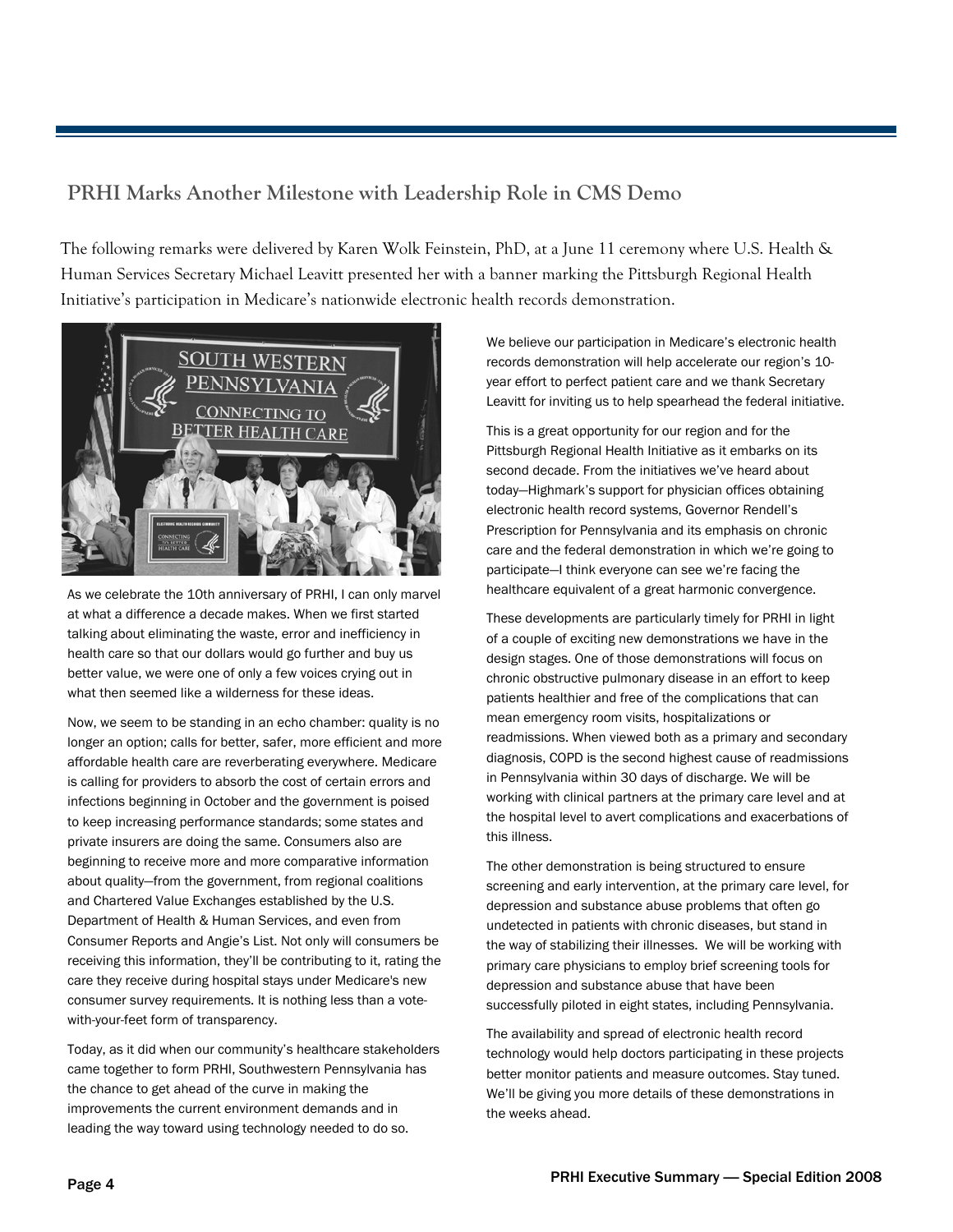# **The FAQs about EHR**

**CMS/** Centers for **Medicare** & **Medicaid** Services

#### **What is the purpose of the EHR demonstration and how long will it last?**

The demonstration is designed to show that incentivizing adoption and use of EHRs will reduce medical errors and improve the quality of care.

#### **What kinds of practices can participate?**

Small to medium-sized primary care practices—defined as family/general, internal medicine and geriatric practices are eligible. Although applications will be accepted from practices with up to 20 physicians, preference will be given to smaller practices with 10 or fewer physicians.

#### **When does physician recruitment begin?**

Four phase-I communities, including Pittsburgh, will recruit doctors in the fall (September through November) of 2008; eight phase-II communities will begin recruitment in the fall of 2009.

#### **Will CMS choose the doctors, or will community partners, like PRHI, make the selection?**

CMS will review all applications and be solely responsible for all decisions regarding eligibility and selection. CMS also will be responsible for randomly assigning practices to either the treatment or control group.

#### **What roles do community partners, like PRHI, play?**

Community partners will assist with practice recruitment, education and outreach activities and also will collaborate with CMS on an ongoing basis to enlist private and public payers in the effort to bring about widespread adoption and use of EHRs.

#### **How many medical practices will be involved, locally and nationally?**

Each of 12 locations where the demonstration is phased in through 2009 will recruit roughly 200 practices, or 2,400 nationwide. The combined patient population for the practices is expected to be 3.6 million. Half of the practices will use EHRs to improve both administrative functions and quality of care. The other half will serve as a control group.

#### **For what administrative functions must participants use EHRs?**

So-called core minimum functionalities include: clinical documentation, ordering and recording of lab tests, and recording of prescriptions.

#### **What quality measures will be used?**

Practices will be required to report on 26 clinical quality measures: eight related to the care of diabetes mellitus, seven related to heart failure, six related to coronary artery disease, and five related to the provision of preventive care services such as immunizations and cancer screenings. These are the same measures that are being used in CMS' Medicare Care Management Performance (MCMP) demonstration. Detailed specifications for these measures can be found on the MCMP demonstration web site at: *www.cms.hhs.gov/DemoProjectsEvalRpts/MD*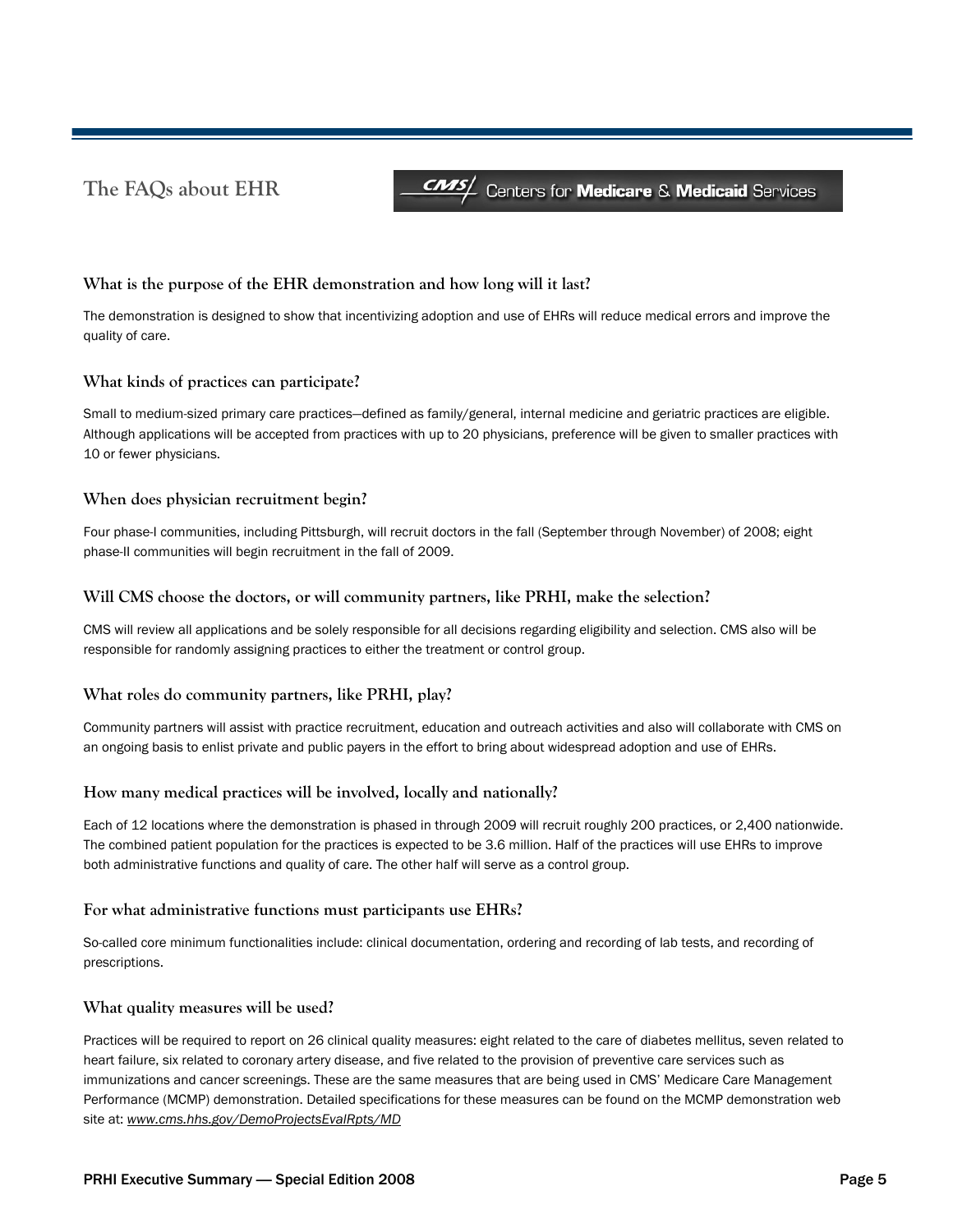### **Physicians Cite Benefits of Implementing EHRs,** from page 1

#### Top MD concerns about EHR



With the VA's EHR system, records that might have been inaccessible or even destroyed in the flooded city "were retrievable on a laptop," she said. Dr. Fox, who also uses EHRs at SHHC, said the legibility of electronic records improves safety, while the search functions can improve quality.

Physicians, however, have been slow to adopt EHRs. Survey results that the New England Journal of Medicine published online June 19 showed that fewer than one in five doctors (17%) uses EHRs and, of those who do, the majority have only basic systems without all of the functionality that can improve care. Doctors using the systems nonetheless gave them high marks for enhancing quality, safety and efficiency. Most using fully functional systems reported being alerted to a potentially dangerous drug interaction (71%) or critical lab value (90%); or having the quality of their clinical decisions enhanced (82%), (see chart).

Among physicians without EHRs, the most commonly cited barriers were capital costs (66%); not finding systems that met their needs (54%); uncertainty about return on investment (50%); and concerns about obsolescence (44%).

The CMS incentive payments and purchase assistance that Highmark Blue Cross Blue Shield announced should allay some, if not all, of the financial concerns of those participating in the PRHI-led demonstration. What's more, anecdotal information suggests that, in addition to improving care, EHRs can more than earn their keep with savings of both money and time.

#### Early adopters

For example, two early adopters in the region, Dr. William Fera and Dr. Joel Diamond, said the EHR system they leased for their former practice more than paid for itself within a year, saving \$85,845 in staff costs, \$28,000 in transcription fees and \$60,000 in lease payments for insurance claims submission software that the EHR system replaced. The total — \$174,647 — exceeded the cost of leasing an EHR system by \$94,511. The savings grew in the second year, they added. Dr. Fera has since joined the University of Pittsburgh Medical Center as Vice President of Medical Technologies and Dr. Diamond has become Chief Medical Officer of DB Motion, an Israeli developer of software to integrate health information systems in which UPMC owns a stake.

Dr. Fera, who continues to see patients one day a

week, said the system also saved him at least an hour a day because he was able to do more administrative chores during the course of work, rather than leaving them for when the office closed or



EHR features MDs like best

before it opened.

"When my last patient leaves, now I'm ready to leave, he said."

#### Right timing

Dr. Fera, who attended Secretary Leavitt's announcement, said he thought the trend toward pay-for-performance would necessitate use of EHRs for more and more doctors.

Dr. Diamond said the timing of the demonstration is just right: "I think we're certainly at the tipping point," he said. "There are people who have just been waiting for that added incentive."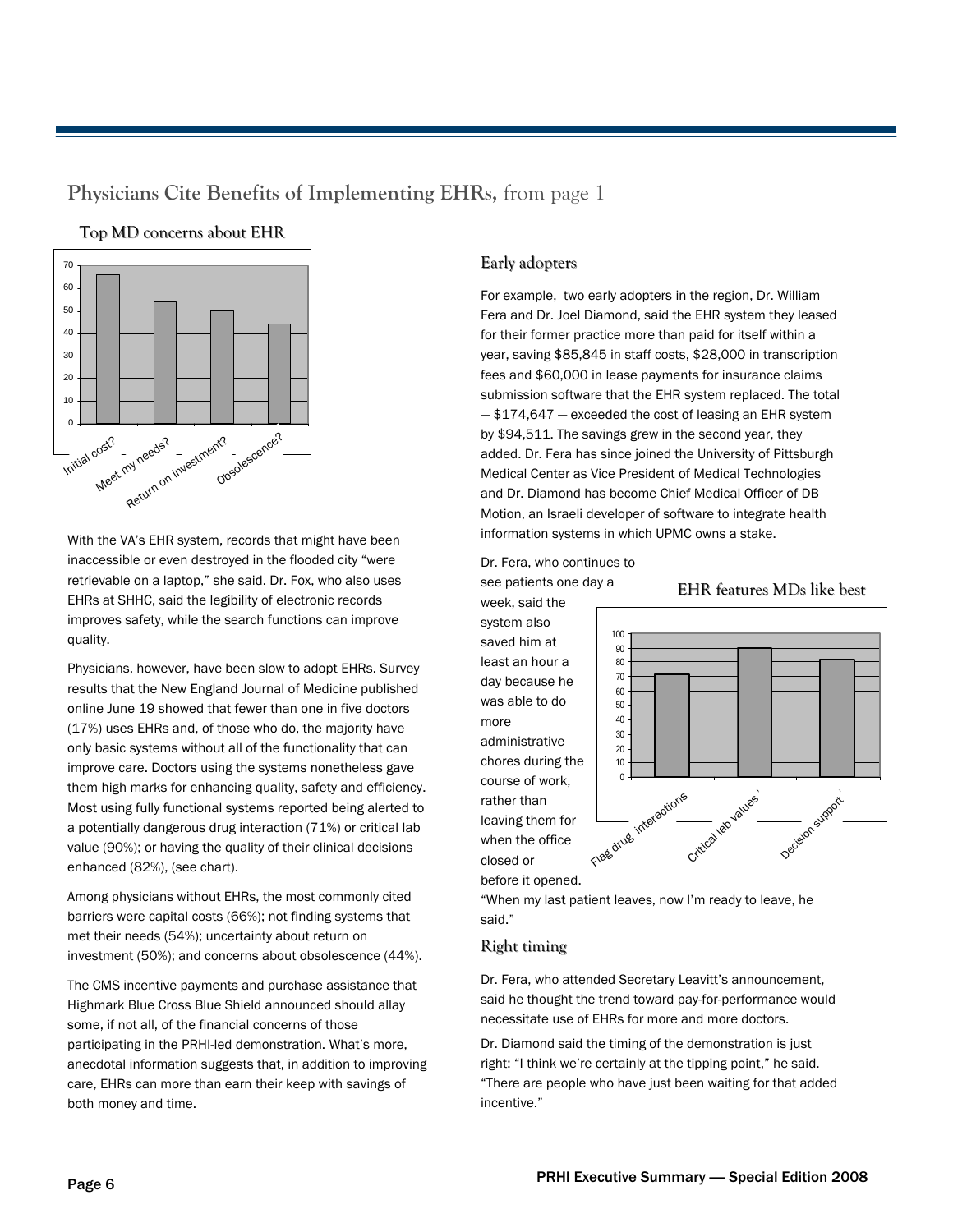# **SWPA Selected as National Demo Site for Electronic Health Records**, from page 2

nursing turnover, among other clinical and operational improvements. The demonstrations have taken place in hospitals, outpatient clinics, physician practices and nursing homes.

#### How the Program will Work

As regional leader for the EHR initiative, PRHI will work with

Highmark, the region's medical societies and hospital associations to help CMS recruit and prepare 200 small physician practices in urban, rural and underserved areas to participate. Half of the practices will use EHRs to guide and measure quality improvements while the other half will serve as a control group. An application will be made available to interested practices on Sept. 2, 2008. CMS will provide financial incentives to participants based on their use of the technology and their ability to achieve quality improvements. In addition to

Highmark's pledge of up to \$7,000 per physician for technology, additional support such as case management, learning collaboratives, vendor fairs, and on site coaching, may be provided with support from private contributors, including the insurer.

Electronic health records enable physicians to better monitor and manage the care patients are receiving, including entire groups with shared conditions, such as diabetes or chronic obstructive pulmonary disease. The systems have proven instrumental, for example, in ensuring that patients get recommended check-ups. Electronic health records also can help prevent errors, such as harmful drug interactions, and improve communication between clinicians in physician offices, hospitals, pharmacies and labs. Thus far, the technology has gained little market traction, in part because traditional healthcare reimbursement does not reward quality, Institute for Health Policy Director David Blumenthal, MD, wrote in a March 2006 report for the Commonwealth Fund.

Many of the nation's larger, well-financed hospitals have

Illustration courtesy of Health Information Technology Summit 2005

**String of Successes** 

PRHI's selection as a CMS demonstration partner represents the latest in a series of designations HHS has awarded it in recognition of the coalition's leadership role in advancing patient safety and healthcare quality. Earlier this year, HHS tapped PRHI as one of 14 regional organizations to form a network of Chartered Value Exchanges that the Agency for Healthcare Research and Quality is organizing to accelerate progress in key areas such as quality improvement, public reporting, and information technology. In 2006, HHS named PRHI a Community Leader in building support for the Four Cornerstones of Value-Driven Health Care—transparency of performance measures, incentives for high performers, interoperable EHR systems, and quality and efficiency initiatives. Founded 10 years ago on the premise that improving quality through the elimination of waste, inefficiency and error would help lower costs while improving the health of our population, PRHI is a national leader in work redesign, improving patient safety and healthcare quality and value purchasing.



electronic health records. But many physician practices, particularly smaller ones serving disadvantaged populations, have not been able to make the investment, which can cost tens of thousands of dollars depending on features.

"This is a tremendous opportunity for physicians in the region whose practices might otherwise not be able to obtain and implement EHR technology," said Allegheny County Medical Society President Adam Gordon, MD.

> "Electronic health records have the potential to provide the right information in real time to physicians, which is particularly helpful with chronic conditions that often translate into visits with multiple providers across multiple care settings," said PRHI Chairman Alan Guttman. Mr. Guttman, a business executive who heads the Guttman Group, also noted that a move to electronic information systems is long overdue in health care. "Health care requires the same technology as other industries if it is to achieve the same efficiencies," he said.